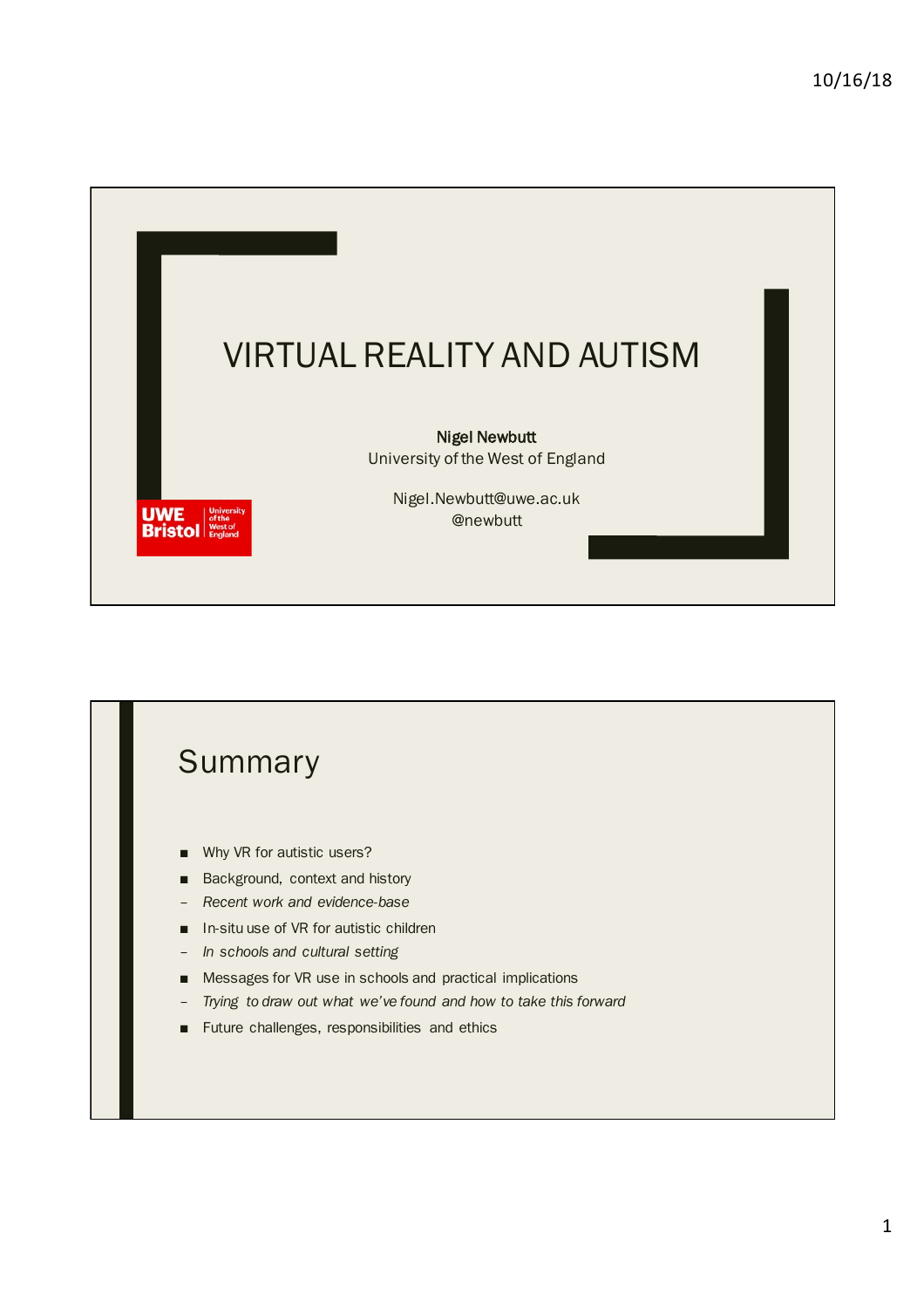# Why VR for autism?

- Computers and applied technologies have been shown to support autistic users because...:
- Initiate interaction(s)
- Slow down communication processes
- Mediate f-2-f channels of communication
- Provide a voice / be heard
- Enable creative expression
- Support and test social situations
- Learn communication skills
- Recognise facial expression(s)
- And more….



- *Be predictable and controllable*
- *Not always socially complex or overly / unnecessarily complex*
- *Can be less worrying / stressful for some*
- *A space to 'test' and therefore remove stresses associated with real-life consequences*
- *Often a one-2-one interaction; less complex information to process/deal with*
- *Provide a means to specify and control programs (from a designers/researchers perspective)*
- *Play to the strengths of the autistic community*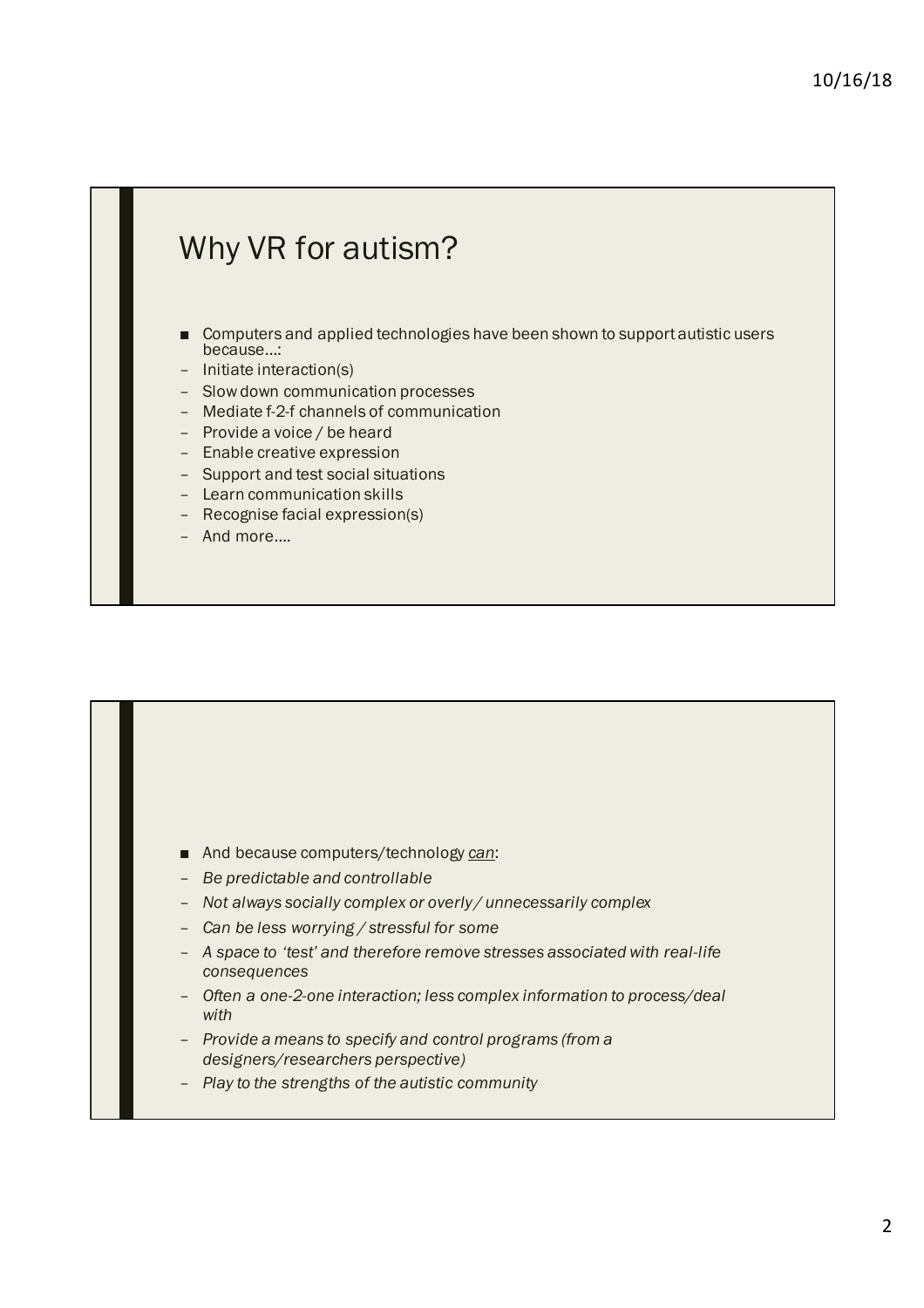

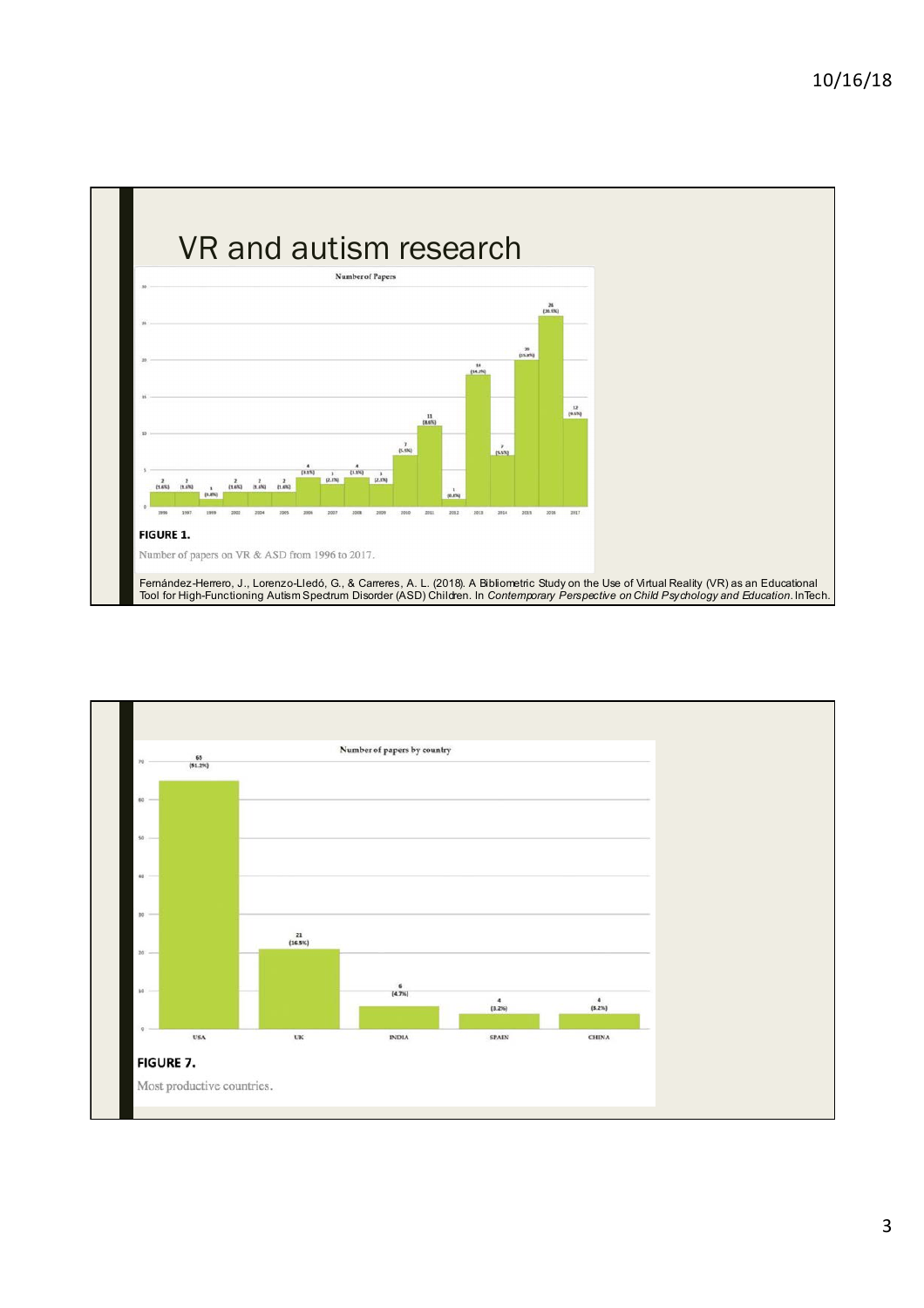

- *Make mistakes without real-life consequences*
- *Learning/developing/testing social skills*
- *Alongside: developing confidence*
- *Communication*
- *Collaboration*
- **Real-world generalisation**

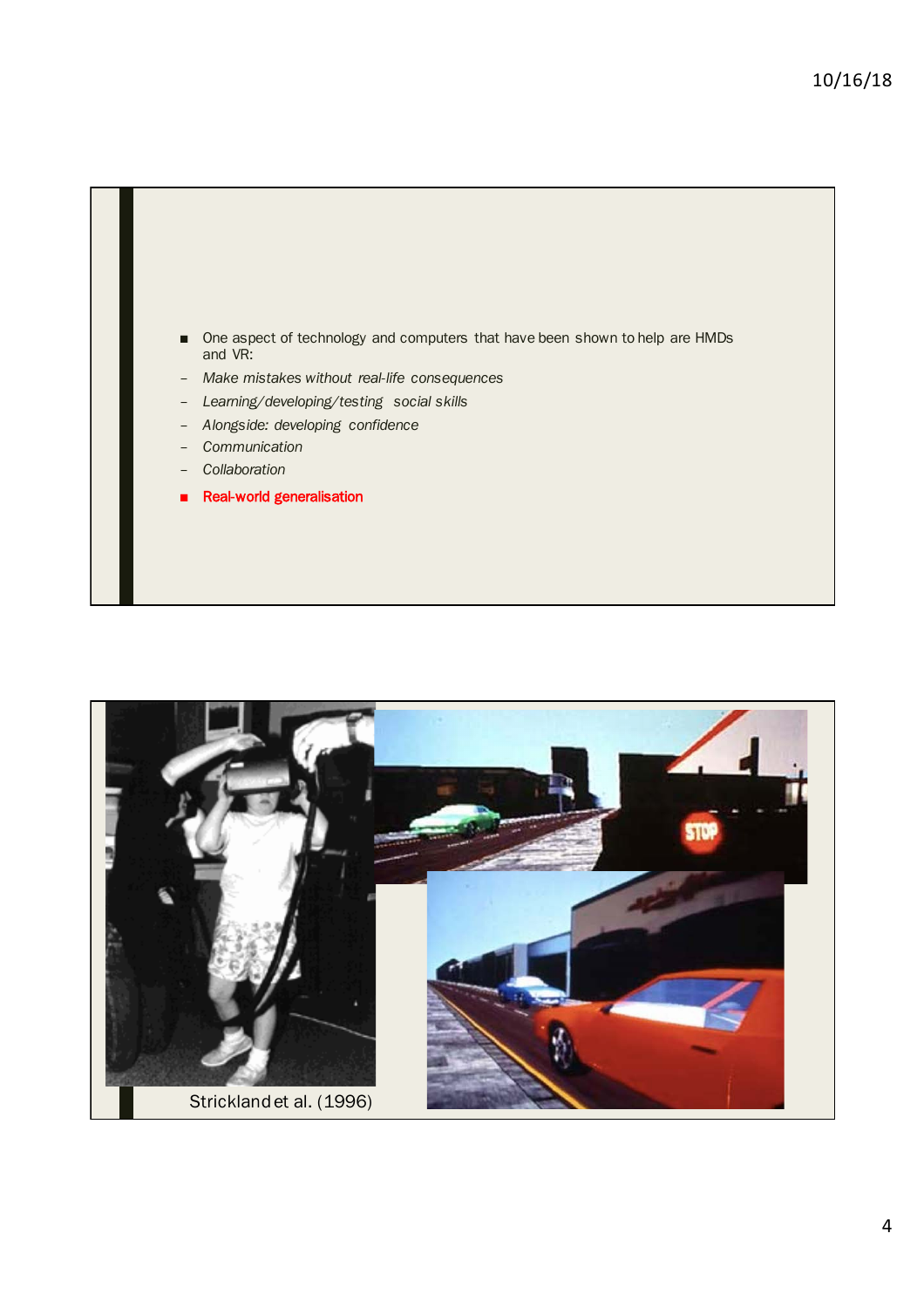

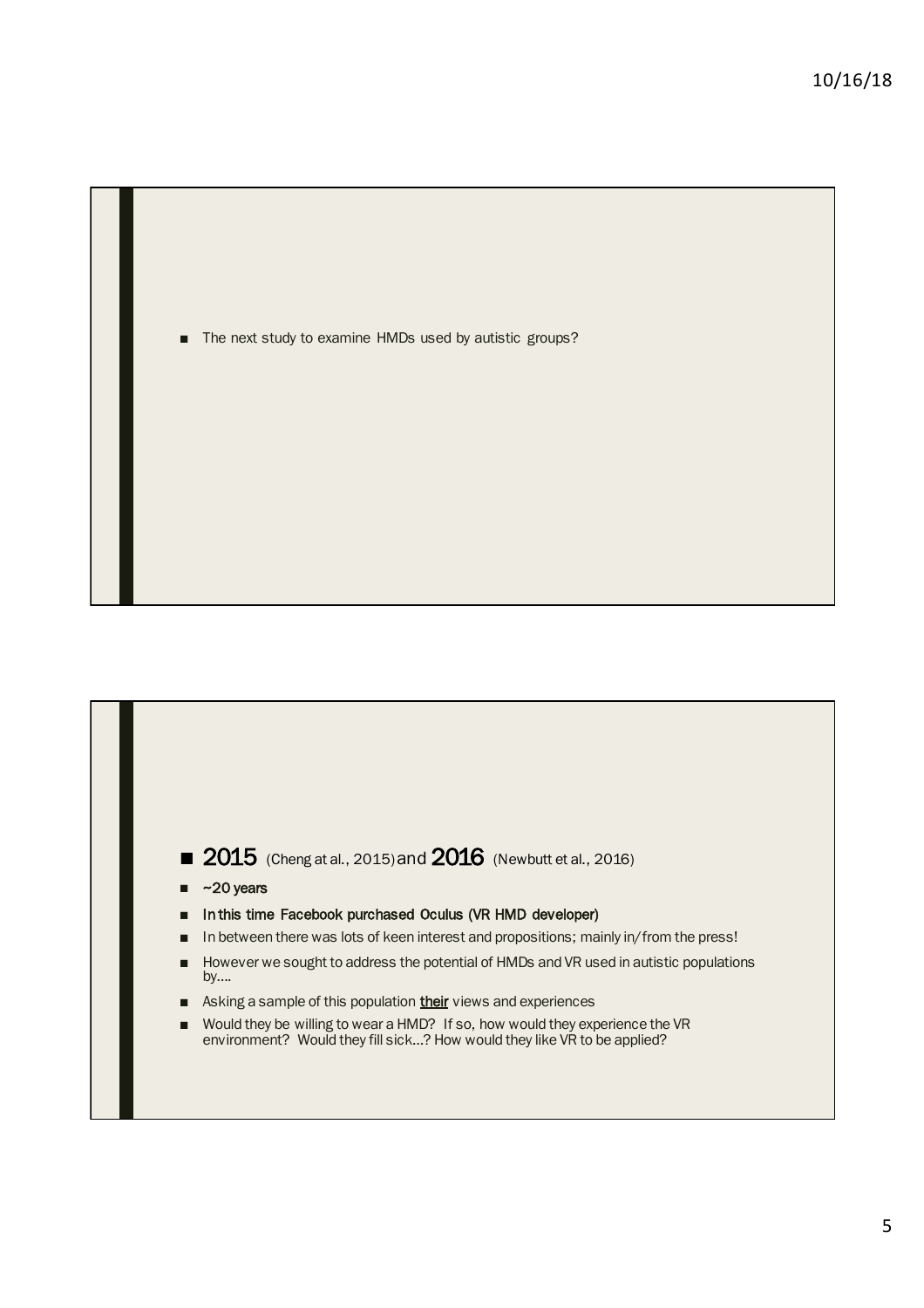

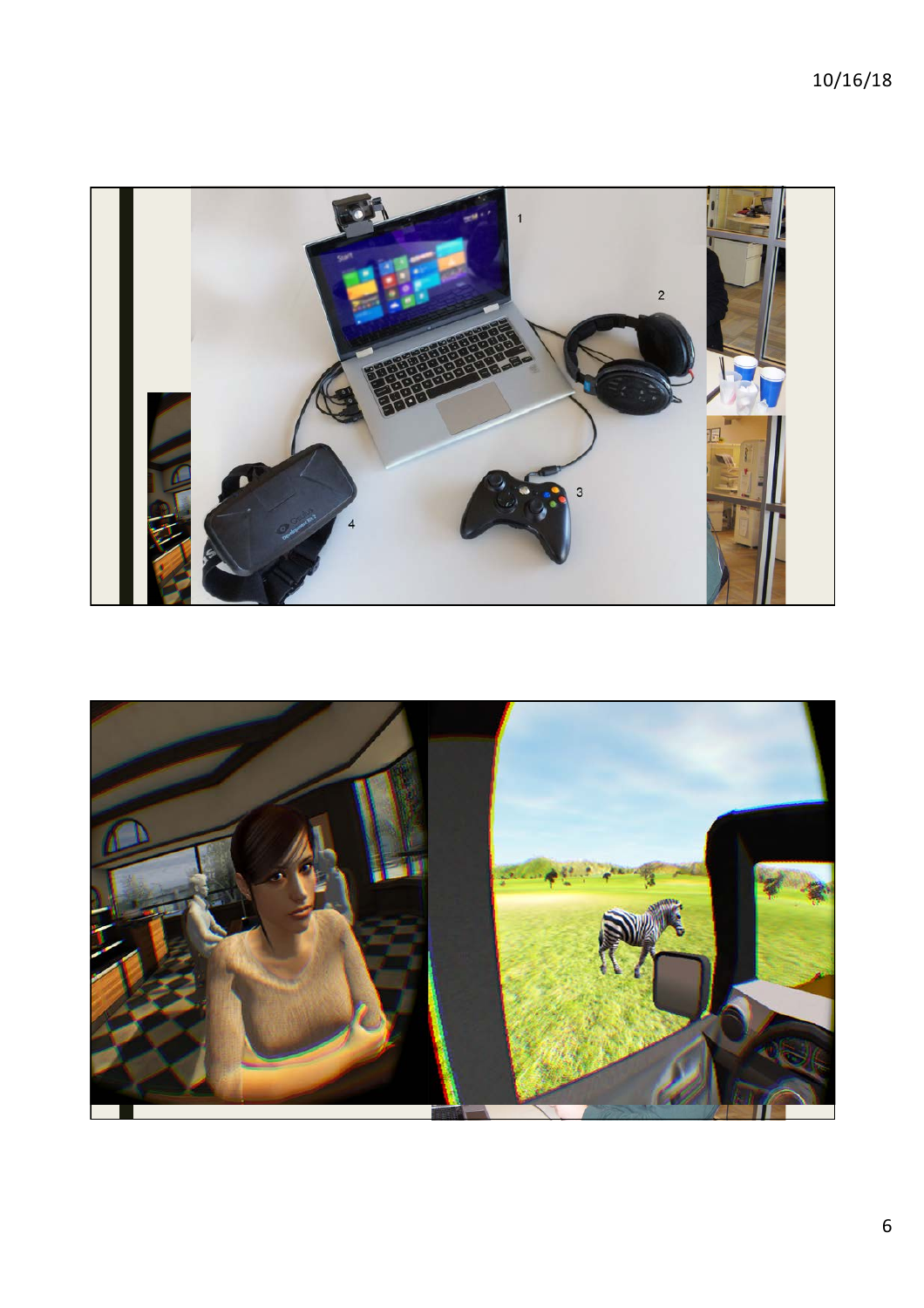

# Why?

- Low cost (relatively)
- Easy to use
- Wearable (outside labs and in the home or school)
- Enables the same affordances as VEs; as previously mentioned
- However, perhaps more immersive and therefore ecologically valid?
- Offering a very real and immersed ability to test an endless variety of situations
- Programmable (like VEs) and so operators can control the interface and media therein
- Very early days in terms of development and large-scale uptake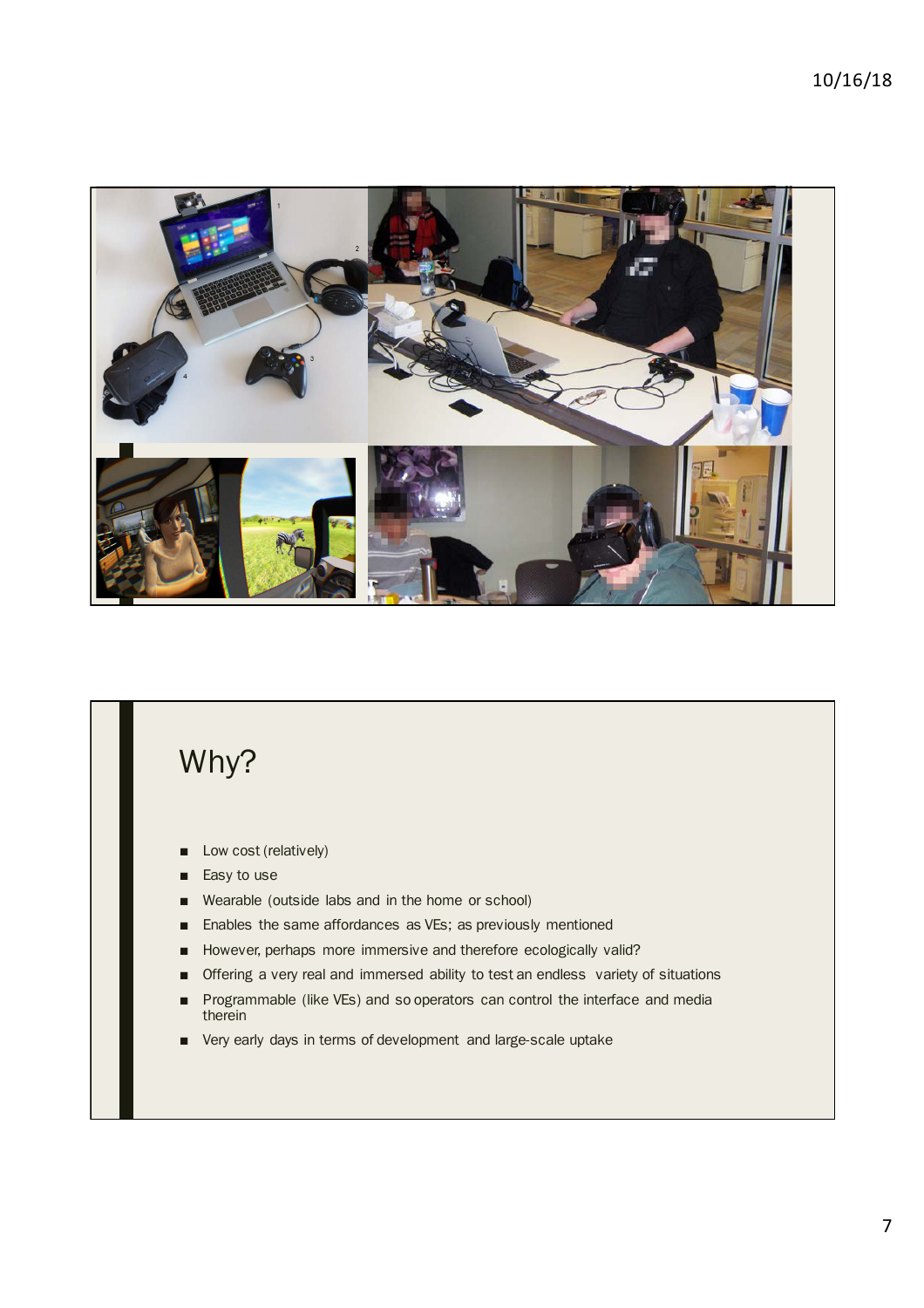## What we found

- Results revealed:
- *Willingness to wear equipment*
- *Use input and navigate basic scenes*
- *Use bodily interactions in response to the VE*
- *Self-reported high level of presence, immersion and feeling natural in the space*
- *Low level negative effects*
- *Both higher/lower (respectively) than more traditional VE interfaces*
- *Anxiety not increased as a pre-post test after HMD VRT experience*

### ■ A recent review (2018) related to VR, HMDs and education found very little evidence:

■ "*Whilst there are some grounds for optimism, more research is needed on the use of this technology within educational settings to ensure robust recommendations can be made on the implementation, use and sustainability of this approach*"

■ "*One of the main criticisms in this field has been the lack of involvement from practitioners in research on educational approaches for autistic populations (Parsons et al., 2011) and the gap between research and practice in real-life settings …"*

### Autism and virtual reality head-mounted displays: a state of the art systematic review

Ryan Bradley and Nigel Newbutt

Despite nearly twenty years of res<br>aspiration rather than a reality (Pan

### Virtual reality (VR) and education

iniumal researy terry aims exusuation.<br>Itong angunant made for its use as an educational food for children, young people and ... . . . . . . . . . .<br>Itong angunant made for its use as an educational food for children, youn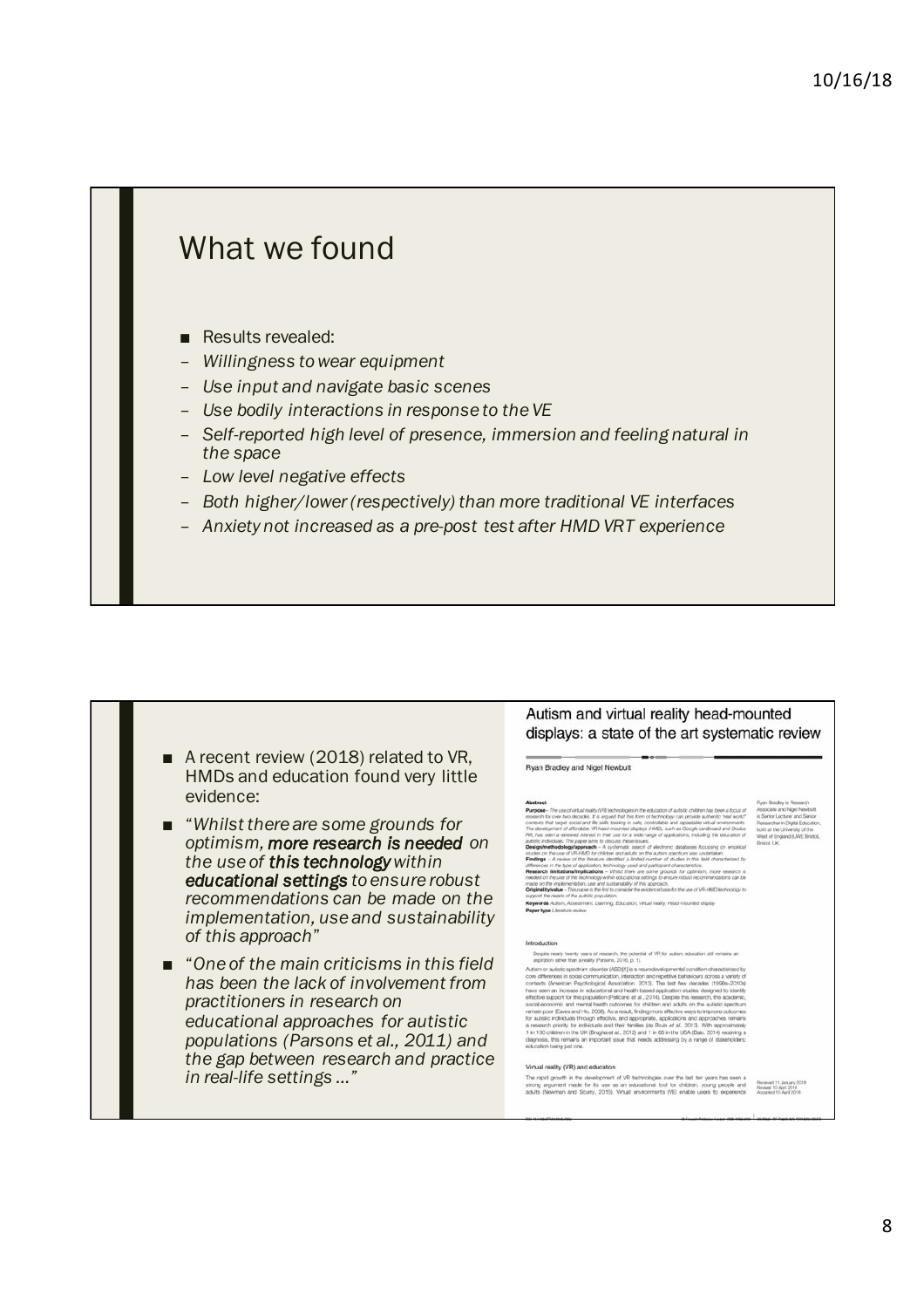

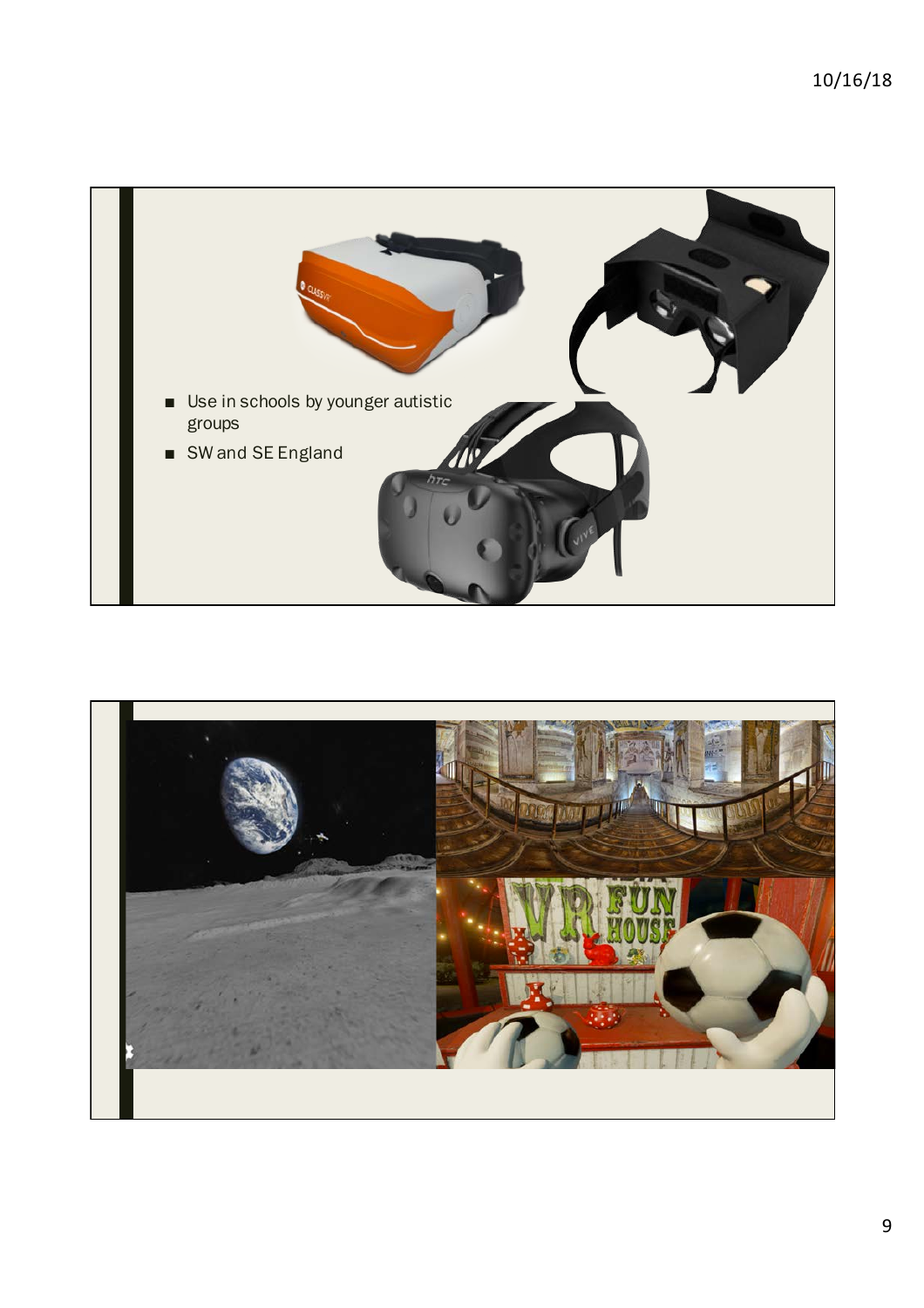

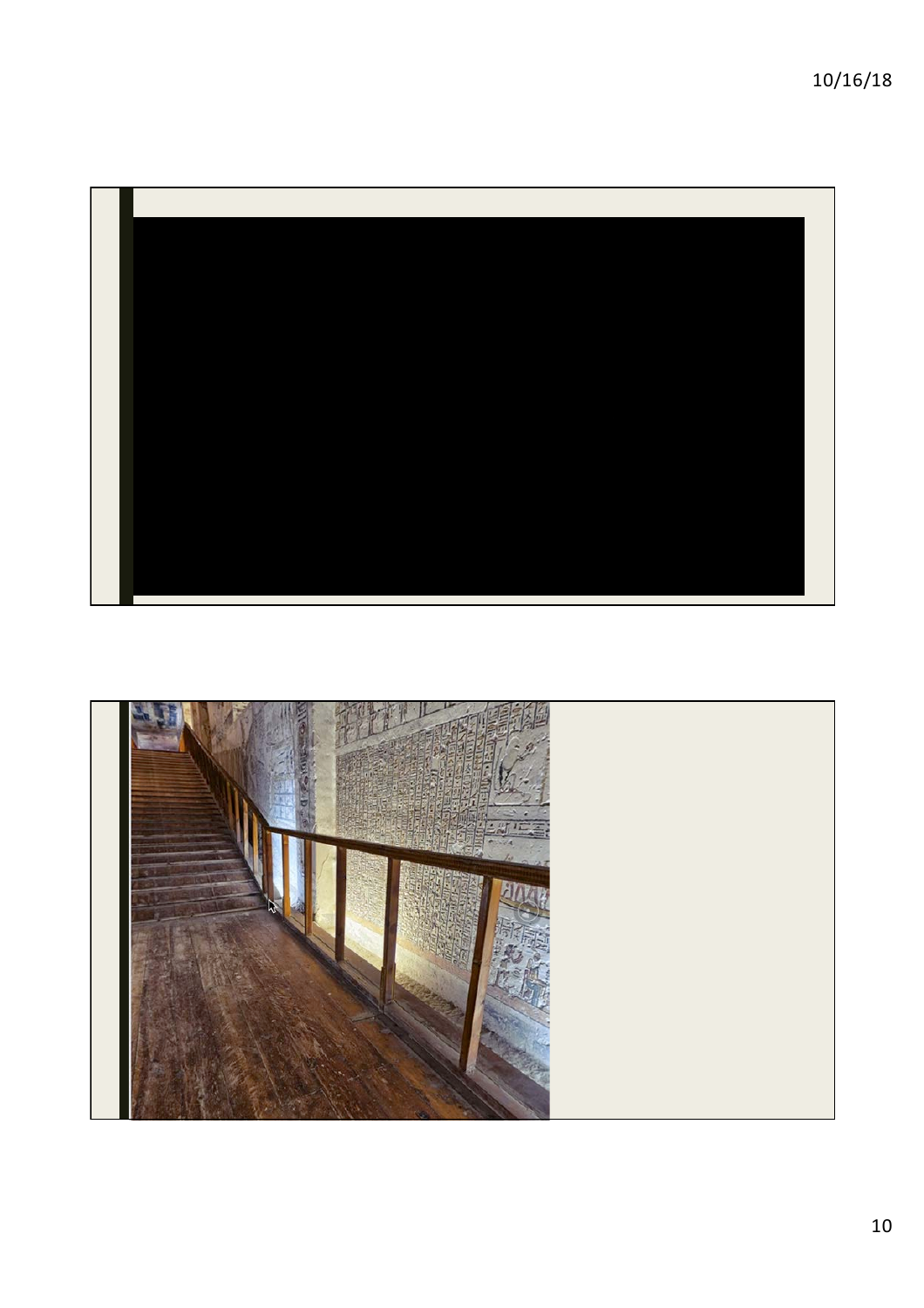

|                                           | <b>School A</b>                         | School B                  | School C                             | <b>School D</b>                 |
|-------------------------------------------|-----------------------------------------|---------------------------|--------------------------------------|---------------------------------|
| School<br><b>Status</b>                   | Special<br>Educational<br>Needs (TMS)   | Mainstream                | Mainstream                           | Special<br>Educational<br>Needs |
| School Type                               | Free School -<br>Special                | Voluntary Aided<br>School | Academy -<br>Converter<br>Mainstream | Independent<br>School           |
| Education<br>Phase                        | Primary,<br>Secondary and 16<br>to $18$ | Primary                   | Secondary                            | Secondary and 16<br>to $18$     |
| Age Range                                 | 4 to 19                                 | $5 - 11$                  | $11 - 16$                            | $9-18$                          |
| Number of<br>pupils in<br>whole<br>school | 85                                      | 89                        | 550                                  | 54                              |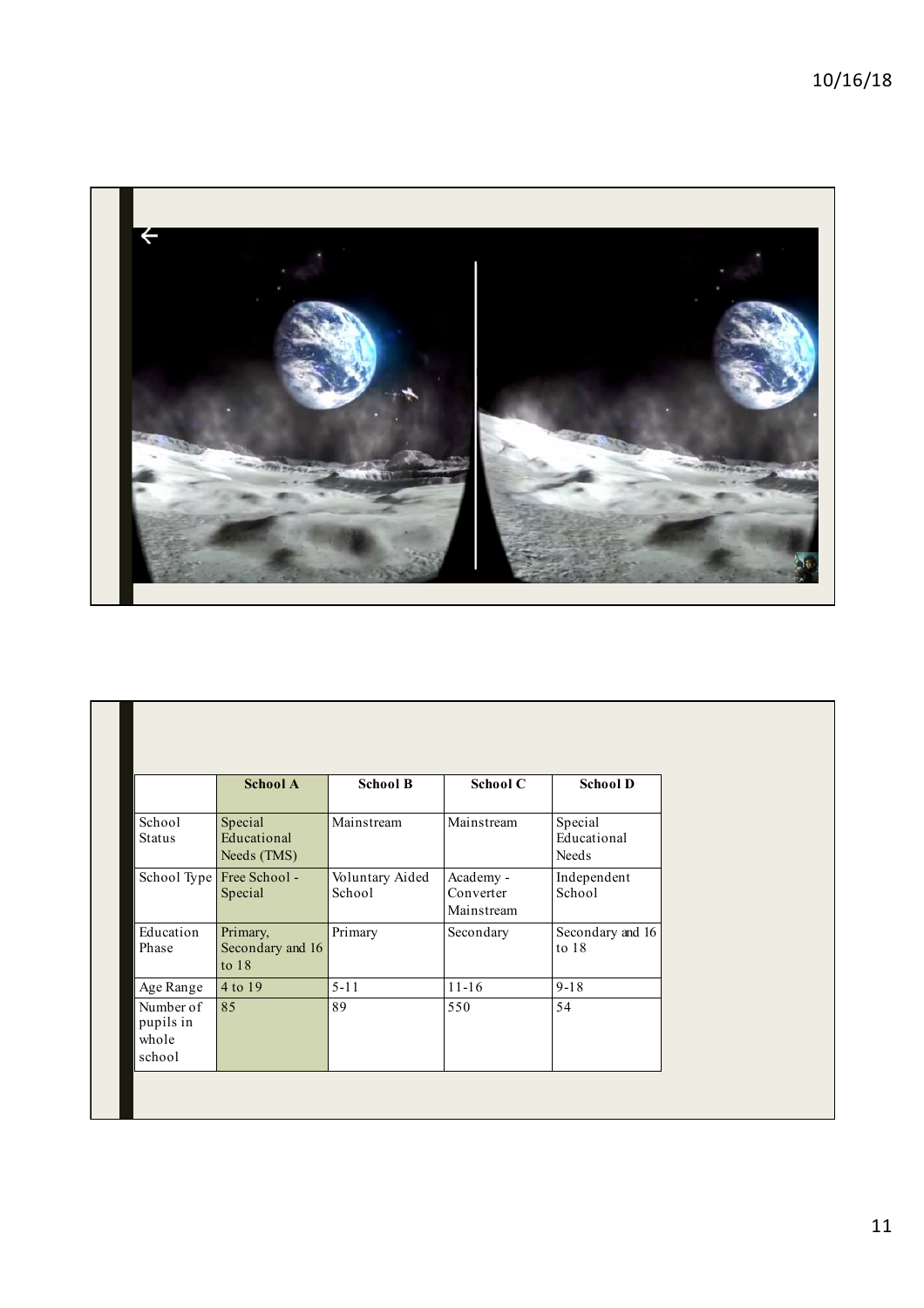|                     | <b>School A</b> | <b>School B</b> | School C  | <b>School D</b> | <b>Total</b> |
|---------------------|-----------------|-----------------|-----------|-----------------|--------------|
| Total $(n=)$ cohort | 12              | 7               | 16        | 8               | 43           |
| Age Range           | $8 - 16$        | $6 - 10$        | $11 - 14$ | $13 - 16$       | $6 - 16$     |
| Mean Age            | 12.4            | 8.7             | 12.2      | 14.5            | 12           |
| Male $(n=)$         | 10              | $\overline{4}$  | 9         | 5               | 28           |
| Male $(\% )$        | 83%             | 57%             | 56%       | 63%             | 65%          |
| Female $(n=)$       | $\overline{2}$  | $\overline{3}$  | $\tau$    | $\overline{3}$  | 15           |
| Female $(\% )$      | 17%             | 43%             | 44%       | 38%             | 35%          |
| <b>ASC</b>          | 100%            | 43%             | 50%       | 100%            | 73%          |
| TD                  | $0\%$           | 57%             | 50%       | $0\%$           | 27%          |

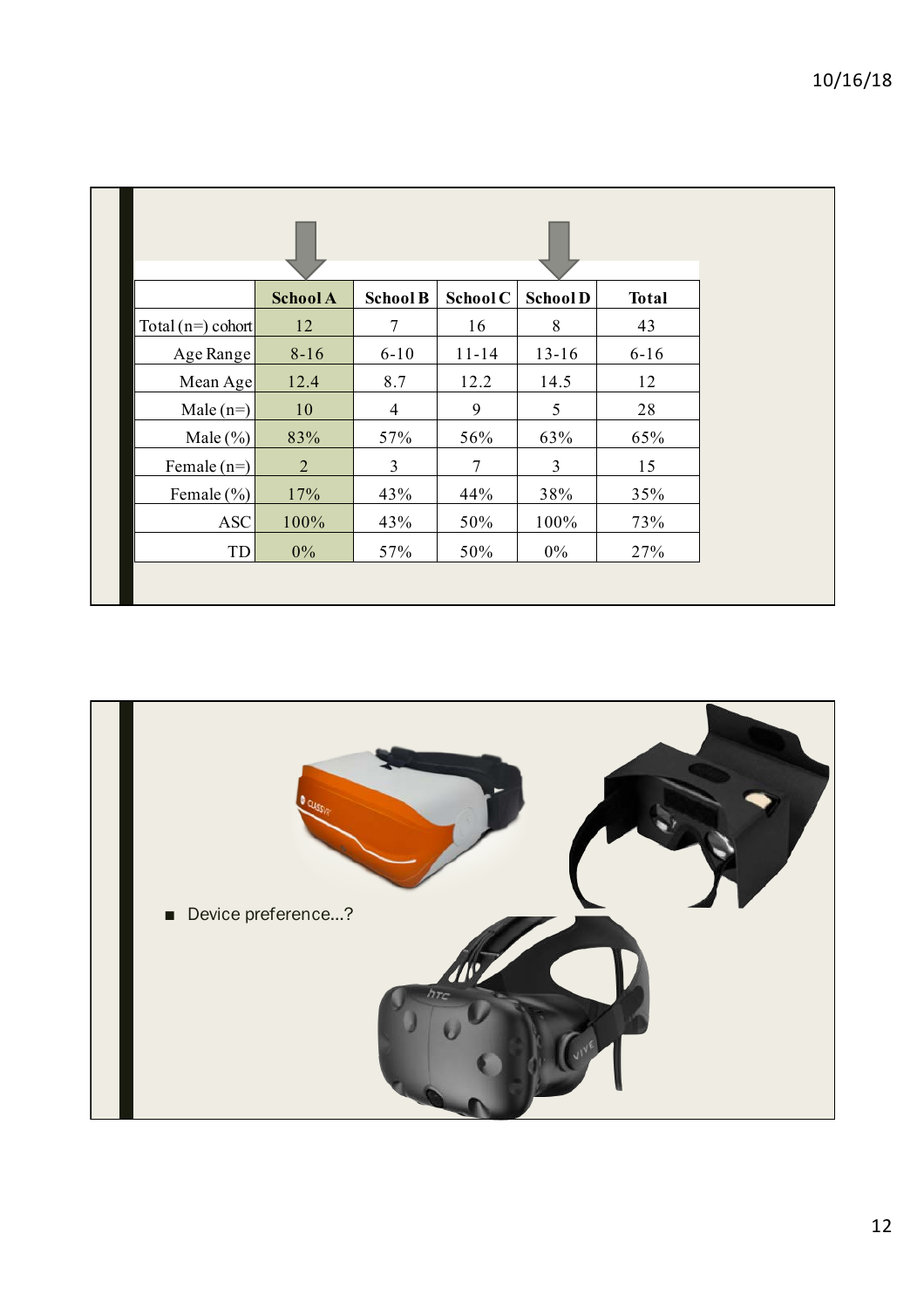

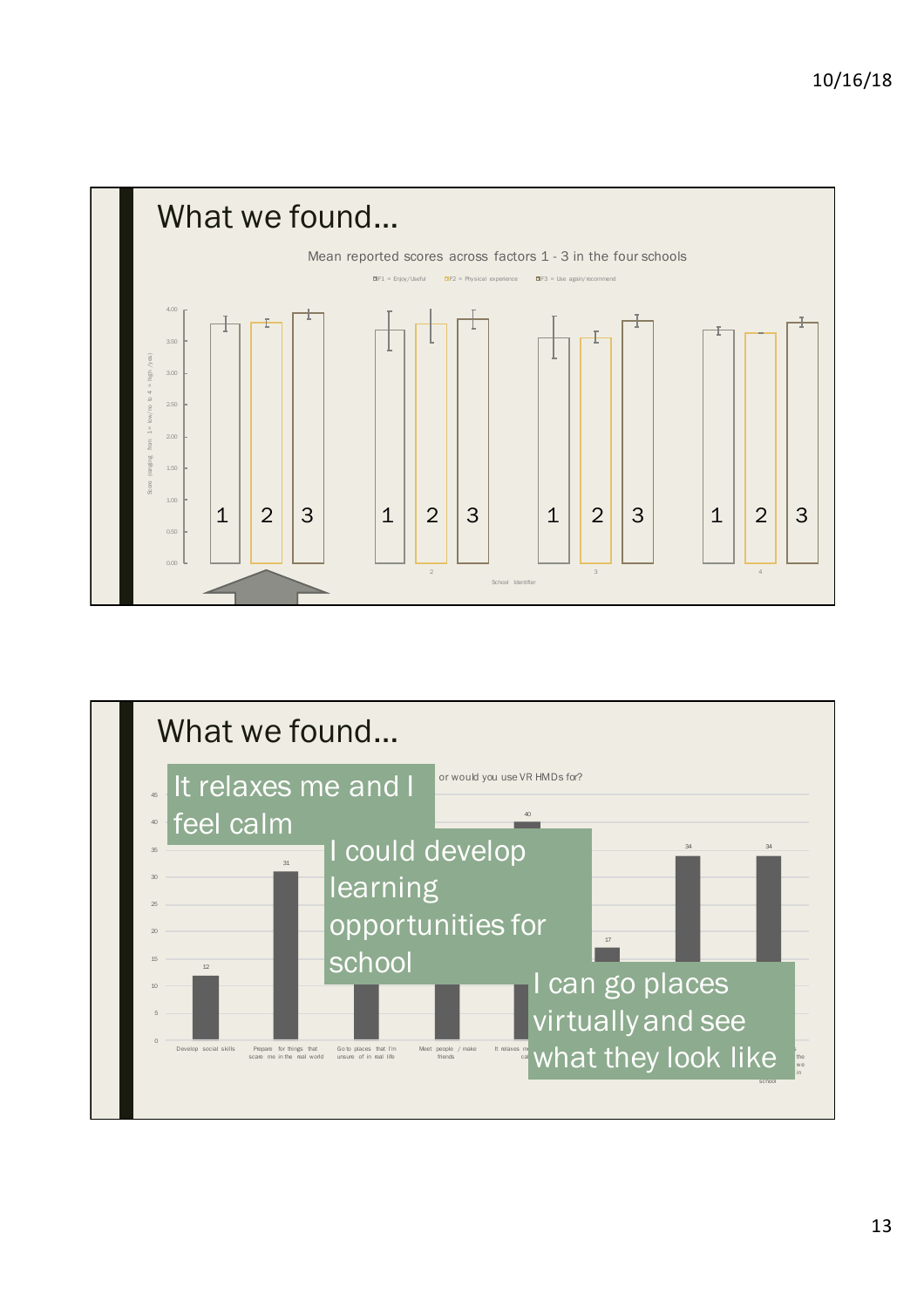

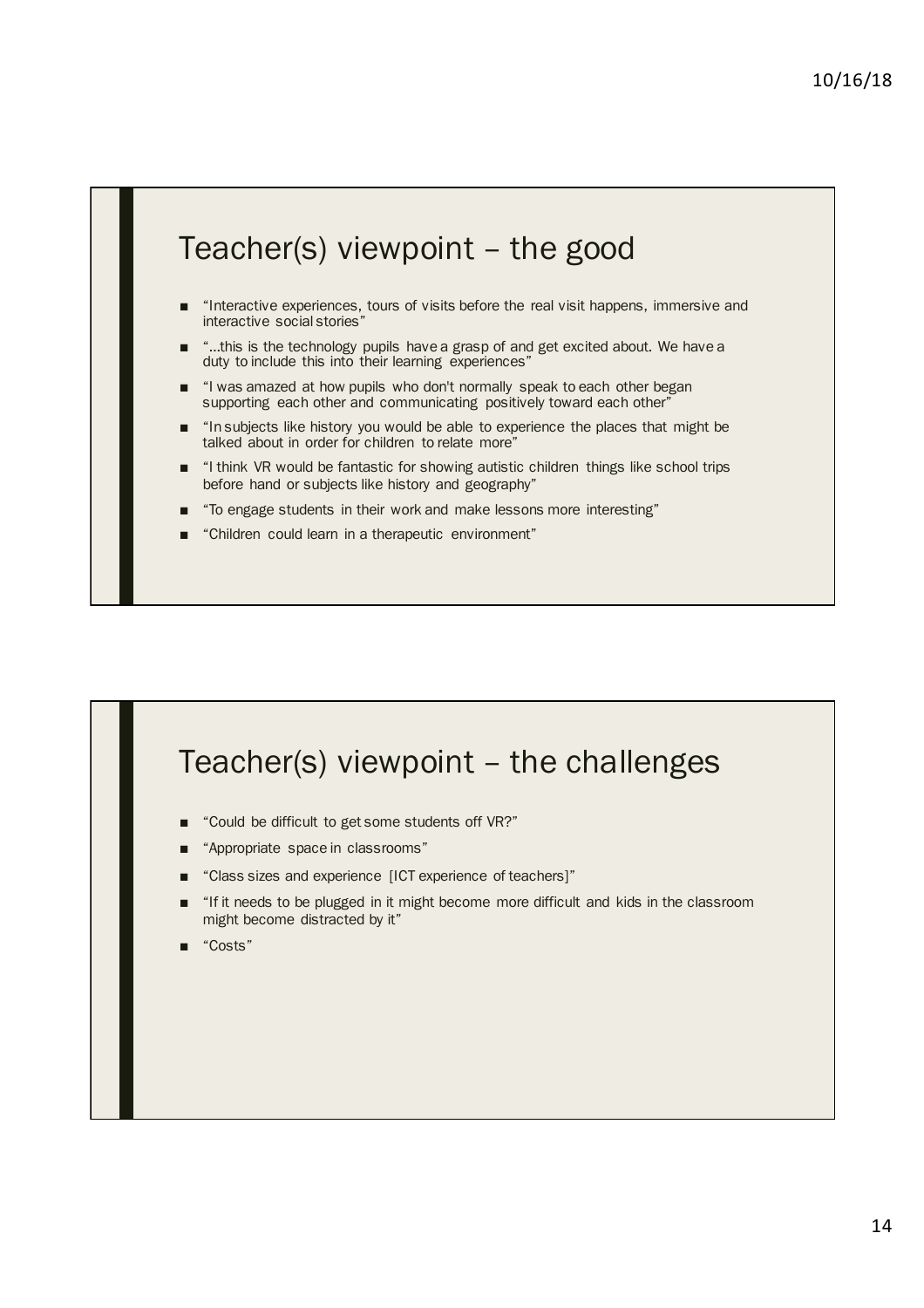

# VR and Museum Tour

- Use of a 360 degree VR tour of a local (Bristol) museum tour
- Low-tech and accessible
- Used for the reasons previously outlined (i.e. affordances)
- Help to assess if the VR app could:
- *Support a visit to a new/unusual space for autistic children*
- *Be applied / used in a classroom before a real visit to the museum*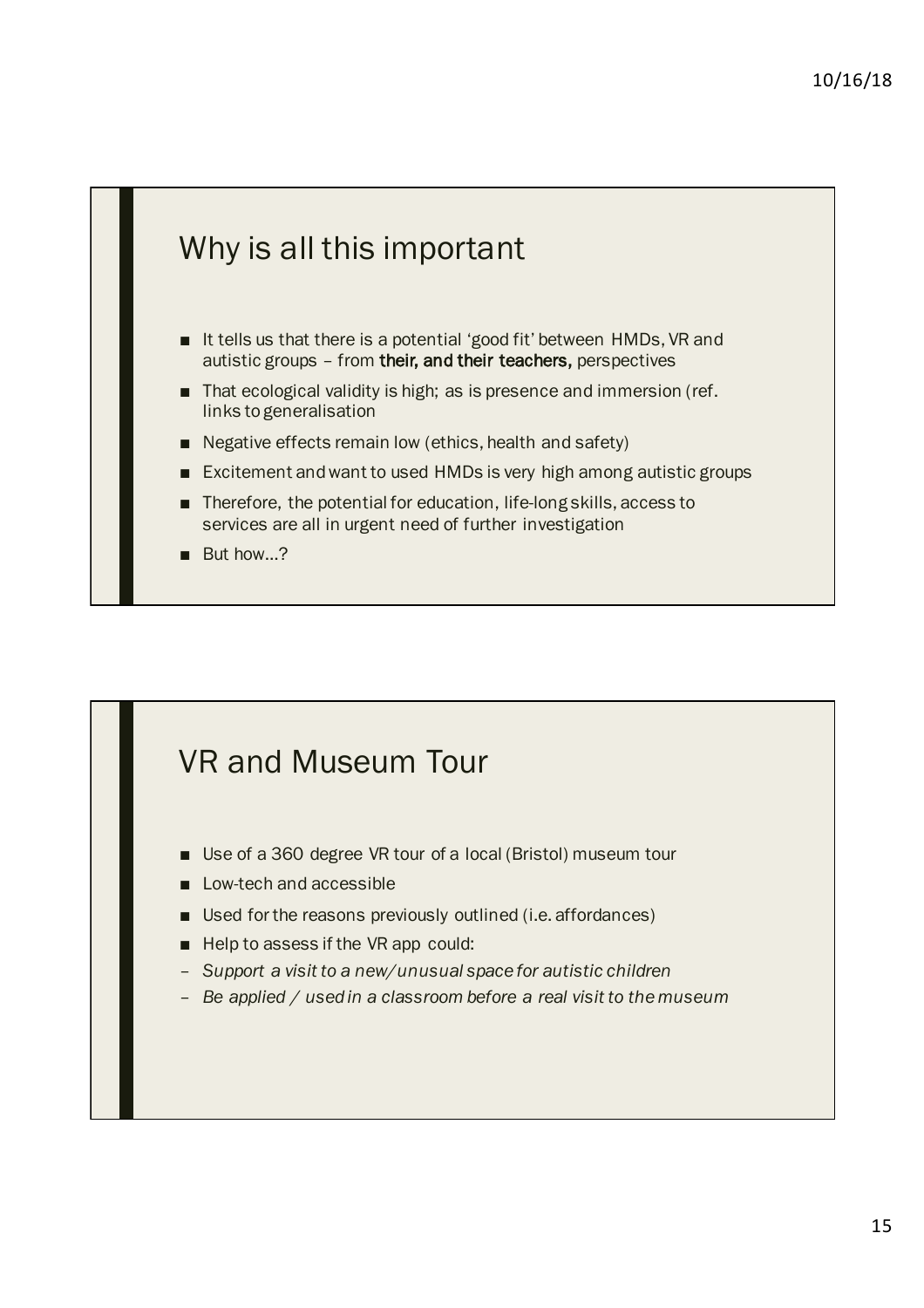

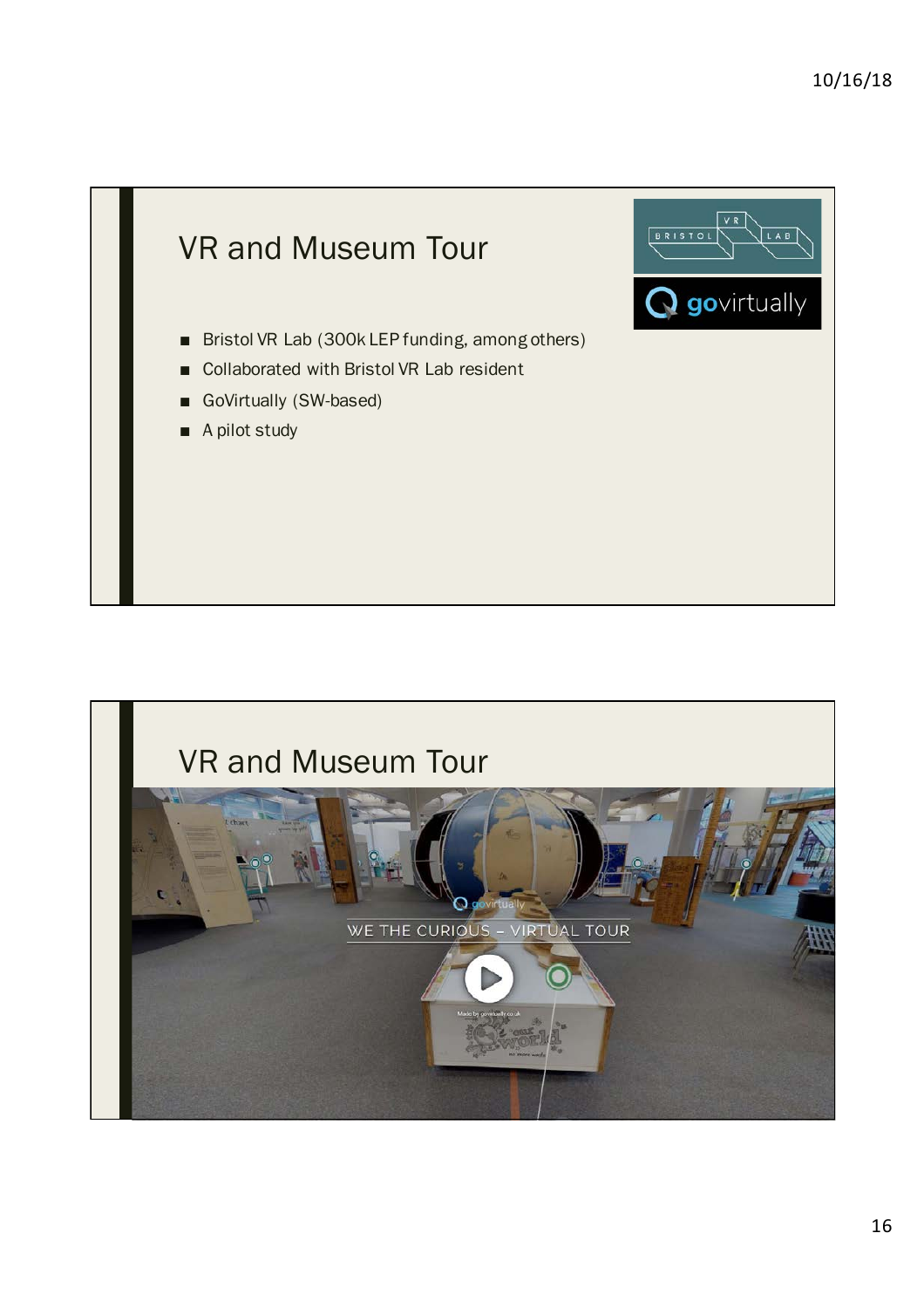

### VR and Museum Tour 11 autistic children in a school setting Age ranged from 10-14 (with a mean age of 12.4) Process involved: – *Answered questions related to their experiences of visiting museums/cultural spaces (2- 3 mins.)* – *They had the chance to experience the museum tour using a VR 360-degree app (using cardboard googles) (5-10 mins.)* – *Completed follow up questions about their experience of the VR app (2-3 mins.)* – *4 days later visited the same museum in real life (4 hours)* – *The next day completed a post museum visit questionnaire related to their experiences (5 mins)* ■ At all points the participants were checked for any signs of 'cyber-sickness' or negative effects (feeling unwell, eye strain, etc..) when using the VR app. Teachers helped to ask the questions and performed the post-questionnaire survey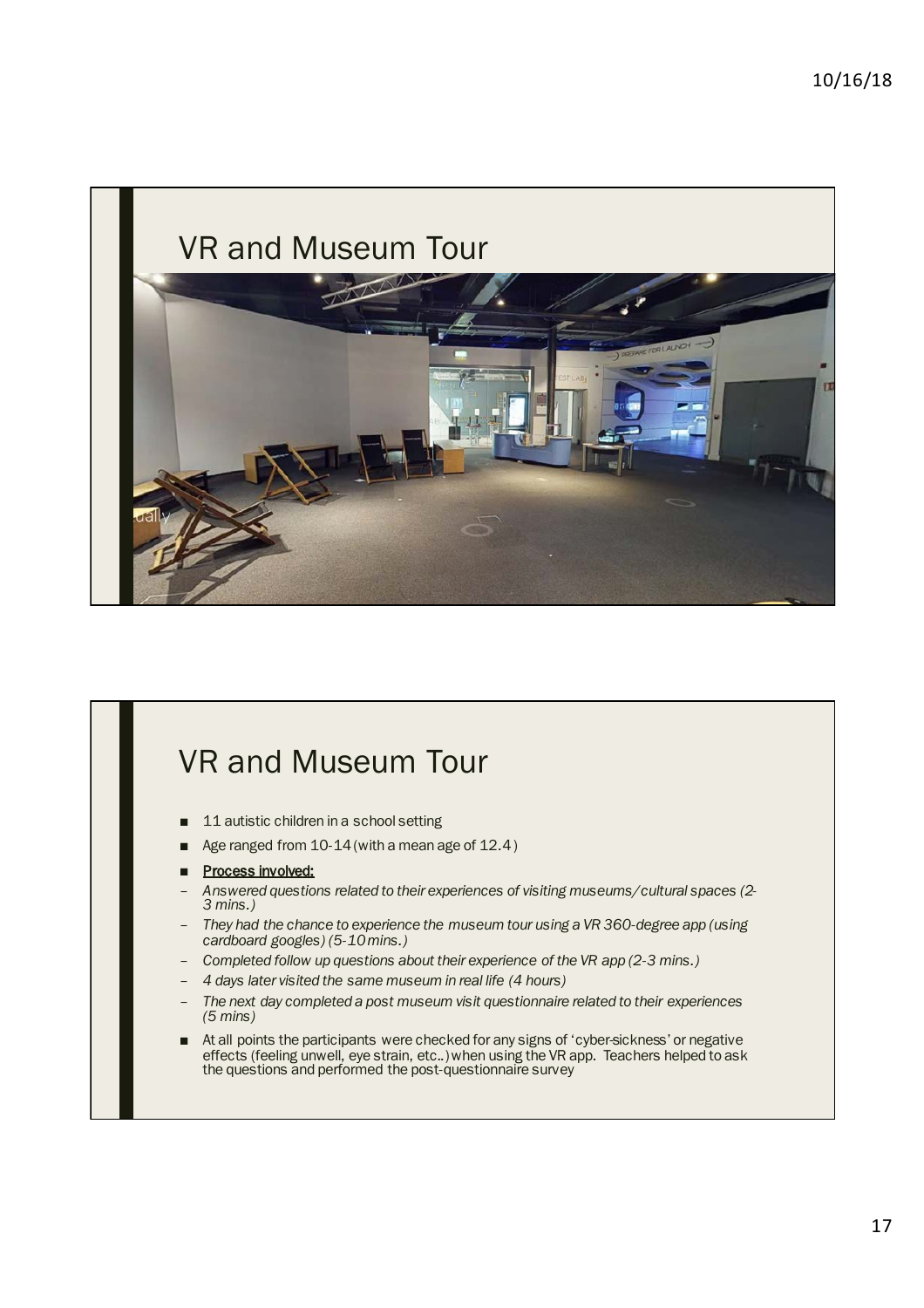# VR and Museum Tour

| <b>Question asked</b>                                | <b>Mean score</b> | <b>SD</b> |
|------------------------------------------------------|-------------------|-----------|
| Did you enjoy the VR app?                            | 3.5               | 0.53      |
| Was the app relaxing to use?                         | 3.9               | 0.32      |
| Did the VR app help prepare you for your visit?      | 3.5               | 0.53      |
|                                                      |                   |           |
| Has the app helped you to understand what to expect? | 3.8 <sub>1</sub>  | 0.42      |
| What was the physical exp. of wearing the HMD like?  | 2.8               | 0.79      |
| I feel less worried about visiting now?              | 2.7               | 1.06      |
| Would you like to use the VR app more?               | 3.3               | 0.95      |
| Might the VR tour help before you visit the place?   | 3.1               | 0.99      |
|                                                      |                   |           |

# VR and Museum Tour

| <b>Question asked</b>                                               | Mean score   | SD   |
|---------------------------------------------------------------------|--------------|------|
|                                                                     |              |      |
| I enjoved visiting the museum?                                      | 3.6          | 0.52 |
| I found it to be loud and distracting?                              | 2.2          | 1.14 |
| I found it to be confusing and I got lost?                          | 1.7          | 1.06 |
| Having used the app before I knew where things were?                | 3.6          | 0.70 |
| Using the app first helped me to visual the space before I visited? | Yes=9. $N=1$ |      |
| Using the app first helped me to feel more relaxed?                 | 3.5          | 0.71 |
| The VR app helped me to enjoy the visit more than if I hadn't       | Yes=8, $N=2$ |      |
|                                                                     |              |      |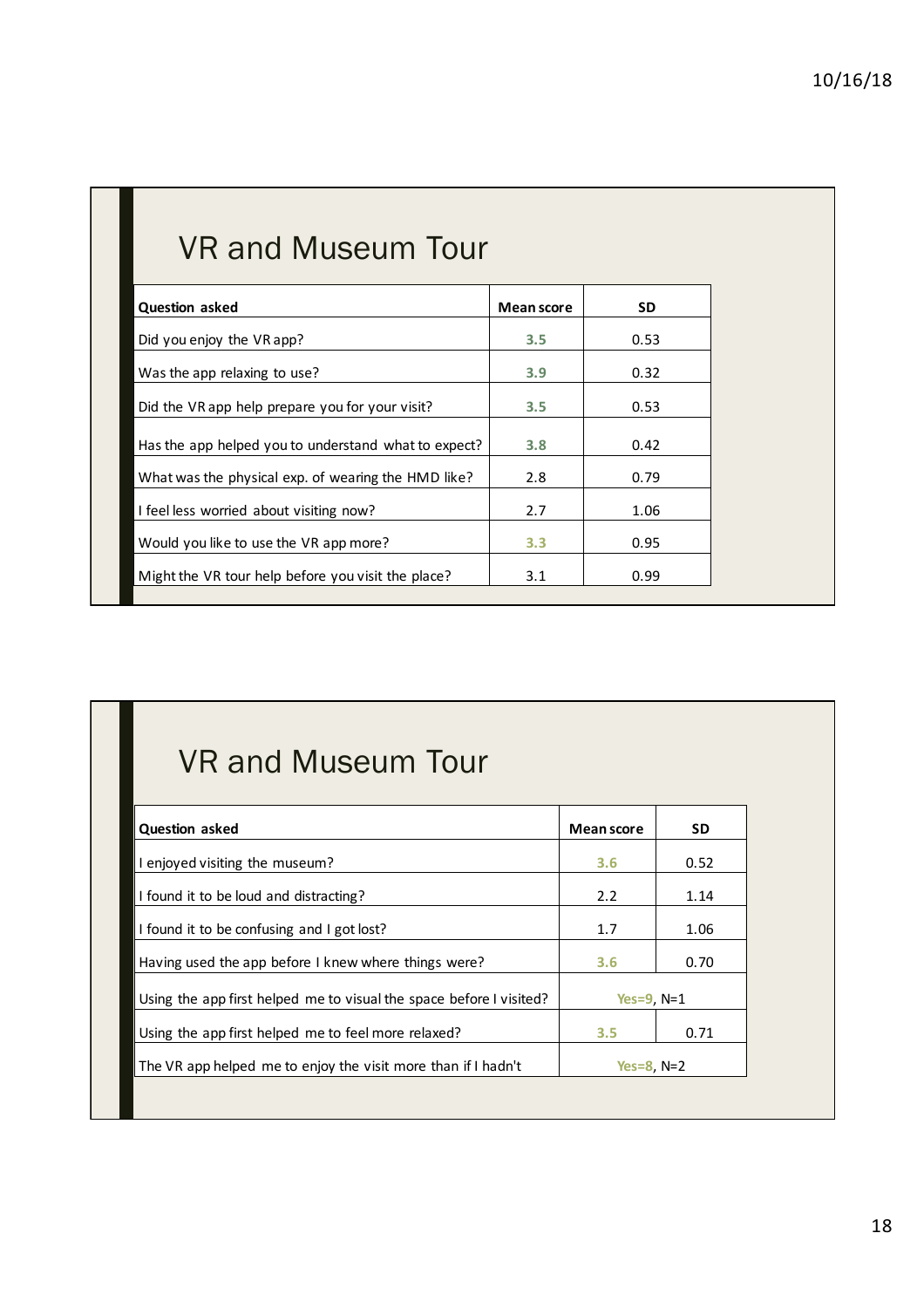

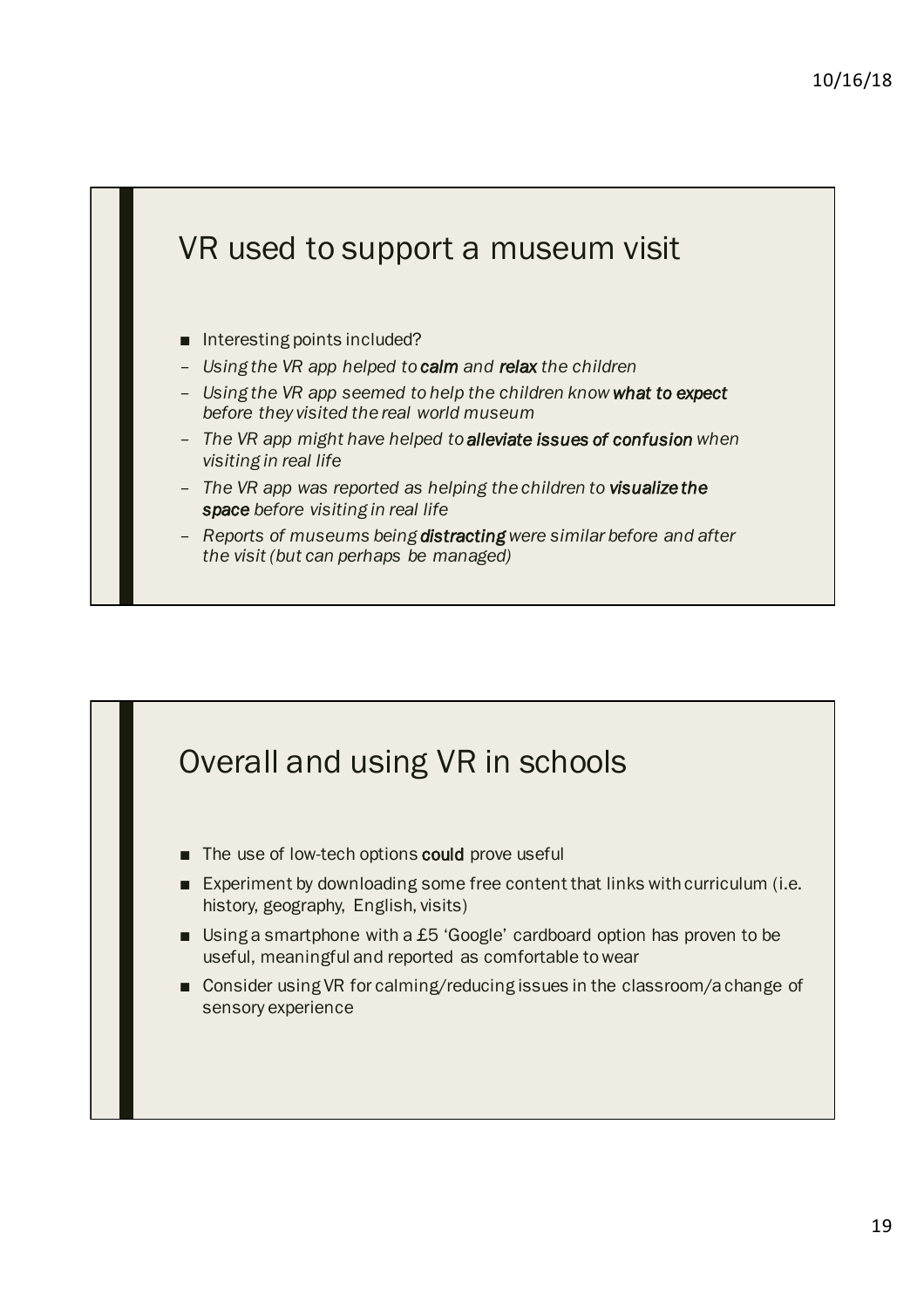## "How can I use VR in my school… What do I need to know…?"

- You'll need some space, time and chance to 'try' things
- Using a cardboard HMD is fine / adequate
- We've found very limited (if any) reasons to believe using a HMD would be in any way negative (although do be careful)
- Using a Youtube app (360 VR content) coupled with a smart phone (and cardboard HMD) can be a great combination to start with (moving to bespoke VR apps later)
- Trying a range of content (i.e. history, science, geography, social scenes, etc…) have worked well in classrooms in our projects
- Finding a selection of 'relaxing' content is advised (and trying this to support autistic students)
- You (teachers/facilitations/TAs) will need to invest some time researching what content is best/most suitable for your students – there is currently no one-size-fits-all yet (or recommendations for what to sue when and with whom)

# "Bridging the gap – getting VR into schools"

- Identify the/a need what do you want to use it for?
- Identify what you're currently doing are you doing anything about it and how effective is it? (i.e. travel training)
- Researching the available and appropriate options costs and working with other schools /wider VR community (schools, universities, developers)
- Bid for equipment; training needs and benefits to pupil community (trial)
- Staff training and commitment to using and deploying
- 5 year cycle in terms of "results" continue training and "stick with it"
- Cost issue; For academy trusts how can the costs be split; to promote collaboration and further development